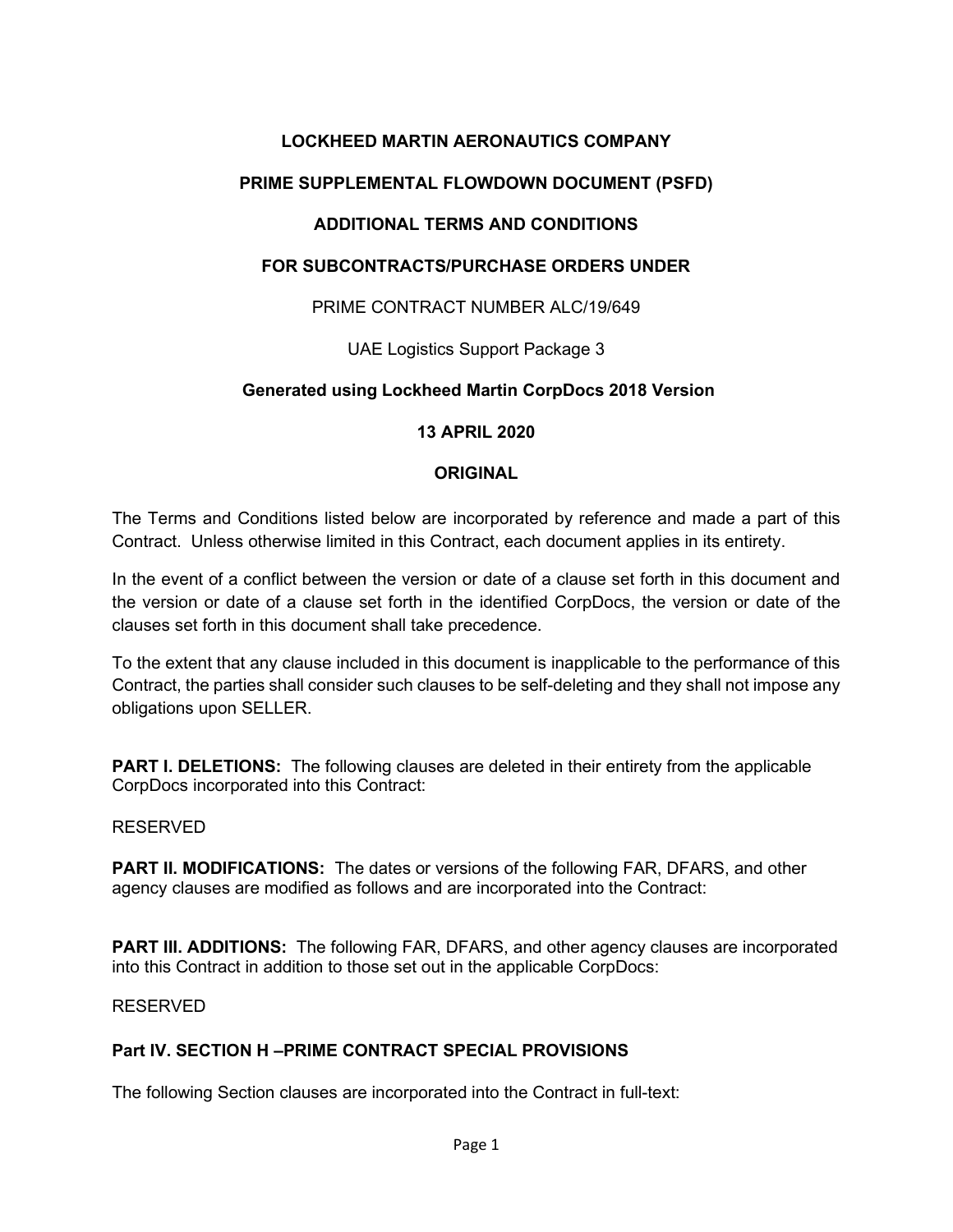### ARTICLE 28—POLITICS

28.1 The SELLER's employees will perform their duties in respect of the execution of this Contract with care and diligence. They shall refrain from participating in the politics of the UAE and are forbidden to deal in any private business for profit in the UAE. In the event of such an occurrence, the SELLER at its own expense will replace the employee upon request of the BUYER without any loss of time.

### ARTICLE 31--MISCELLANEOUS

- 31.1 It is understood by the **PARTIES** that the **SELLER** has not directly or indirectly entered and will not enter into consultancy deal or any other contract with any of the commercial firms, companies or any person to act on its behalf as its agent or consultant in consideration of certain amount of fees or remuneration in order to facilitate and promote the negotiation and finalization of this Contract.
- 31.2 Similarly it is understood that no commission, remuneration or fees have been or will be, through gratuities, gifts or personal payment granted either directly or indirectly or in any way conferred by the **SELLER** in connection with this Contract to any officer or personnel or civilian, as a bribe or commission for securing their signature in connection with this Contract negotiations or performance.
- 31.3 The **SELLER** also assures that there is no such promise legally binding on it and if any such commitment or obligation is made in ignorance by the **SELLER** with any firms or companies in the past the same is considered non-binding.
- 31.4 Reserved

#### 39.7 DISSEMINATION OF CONTRACT SENSITIVE INFORMATION:

- 39.7.1 The **SELLER** and its employees undertake to hold confidential and secure all technical Data and other information related to or resulting from this Contract, submitted by **BUYER**, or supplied on its behalf, including but not limited to, the dissemination, publishing and/or disclosure of information, or Data, or drawings, or maps, or geographical coordinates of military or civilian works sites, or any other information relating to the security and confidentiality of this Contract without prior written consent from the **BUYER**.
- 39.7.2 Expiry, completion or cancellation of this Contract shall not release the **SELLER** from its obligation under this Article.
- 39.7.3 The **PARTIES** agree that, to the maximum extent possible, disputes about the **SELLER's** noncompliance with this Article shall be resolved by negotiation and/or mediation. Any disputes related to or resulting from confidentiality obligation breach